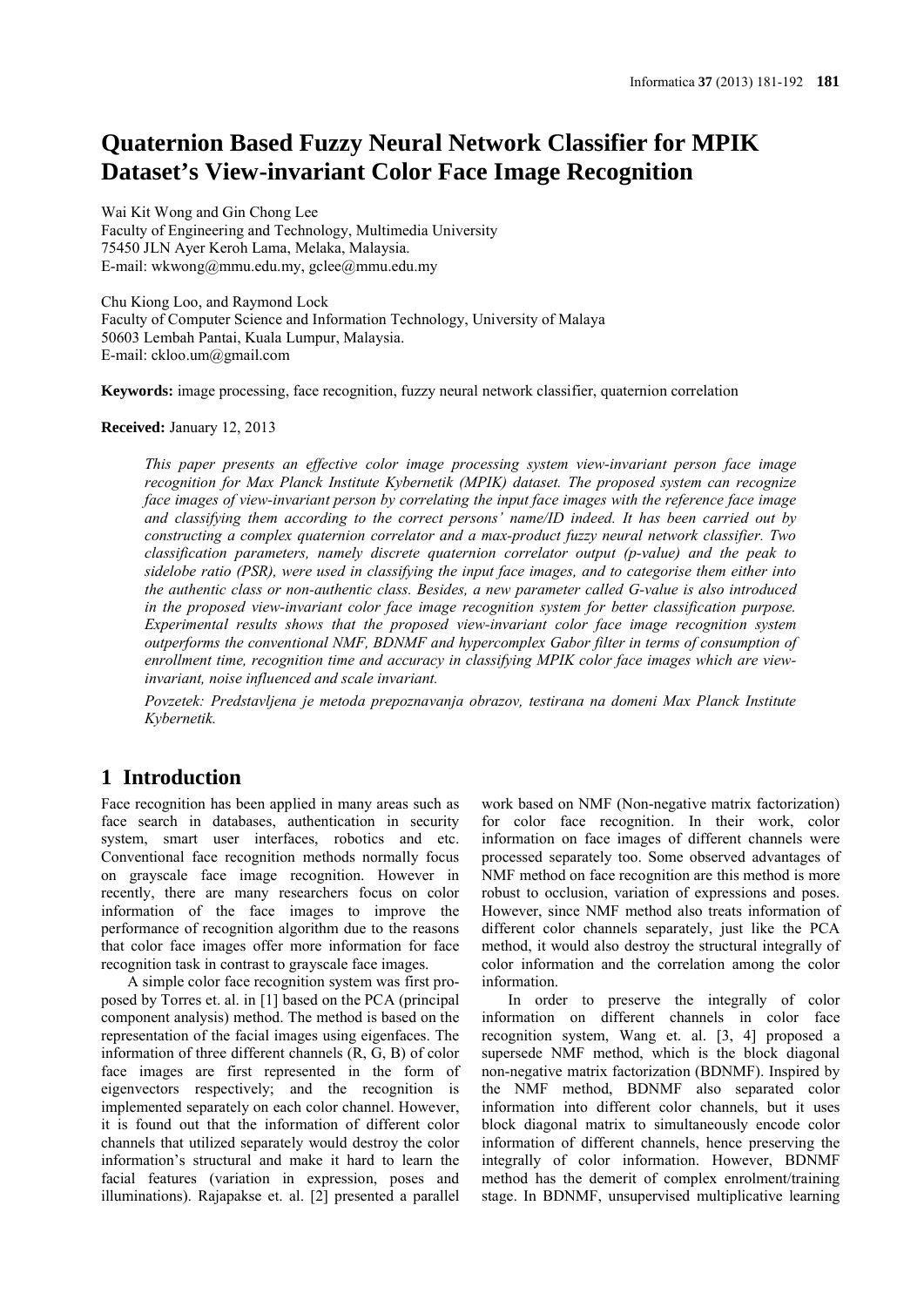rules are used iteratively to up-date the parameters such as basis image matrix (W) and encoding image (H). Therefore, longer enrolment time is required for this method. Another demerit of BDNMF is that an additional coined block diagonal constraint is imposed on the factorization part to construct the BDNMF algorithm. This makes the computation more complex compare to the conventional NMF method.

Another recently developed color face recognition method is the use of hypercomplex Gabor filters [5]. Conventional Gabor filters are used in many face recognition applications [6-8] and they are proven to obtain good recognition performance due to its inherent merits of insensitivity to illumination and pose variation. In [5], the author further extended conventional Gabor filter into hypercomplex (quaternion) domain to perform color based feature extraction. Experimental results in [5] show that the conventional Gabor filter feature extraction achieved significant improvement in face matching accuracy over the monochromatic case. However, hypercomplex Gabor filter required a large number of different kernels, and hence the length of the feature vectors in quaternion domain would increase dramatically. Also, hypercomplex Gabor filter is twice the size of filter structure comparing to those used in the conventional Gabor filters.

Most of the proposed algorithms for color face recognition treat the three color channels (R, G, B) separately and apply grayscale face recognition methods [9, 10] to each of the channels and then combine the results at last. But with the quaternion correlation techniques [11], it processes all color channels jointly by using its quaternion numbers. Quaternion numbers are the generalization of complex numbers. It is a number which consists of one real part and three orthogonal imaginary parts. A RGB color face image can be represented using quaternion representation by inserting the value of three color channels into the three imaginary parts of the quaternion number respectively. Therefore, in this paper, the concept of quaternion is proposed for view-invariant color face image recognition system.

An advanced correlation filter named as unconstrained optimal trade-off synthetic discriminant (UOTSDF) [12, 13], is also applied in the proposed view-invariant color face image recognition system. The goal of the filter is to produce sharp peak that resemble 2-D delta type correlation outputs when the input face image belongs to the class of the reference face image that were used to train the input face image; and, this provides automatic shift-invariance. A strong and sharp peak can be observed in the output correlation plane when the input face image comes from the authentic class (input face image matches with a par-ticular training/reference face image stored in database) and no discernible peak if the input face image comes from the imposter class (input face image does not matches with the particular reference face image).

Three classification parameters are in concern in classifying whether an input face image belongs to the authentic class or not. They are the real to complex ratio of the discrete quaternion correlator output (ρ-value)

[11], peak to sidelobe ratio (PSR) [14] and the max product fuzzy neural network classifier value (G-value). ρ-value has been introduced in [11], which is used in measuring the correlation output between the colors, shape, size and brightness of input image and a particular reference image. PSR is another parameter introduced in [14] for a better recognition due to the reason that it is more accurate if we consider the peak value with the region around the peak value, rather than a single peak point. The higher the value of PSR, the more likely the input face image belongs to the referenced image class. In this paper, both the ρ-value and the PSR are combined, normalized and applied with Gaussian distribution function in the max-product fuzzy neural network classifier. This technique generates a parameter, so-called the G-value. This parameter as well as the algorithm is applied in view-invariant color face image recognition system for better classification purposes. The same technique was applied in the machine condition monitoring [15] and it yields high success rate in classifying machine conditions. It is good to be implemented for color face image recognition.

In this paper, quaternion based fuzzy neural network classifier is proposed for MPIK dataset's view-invariant color face image recognition. 10,000 repeated images generated/collected from the 7 different position color face images of 200 people in MPIK dataset were used to evaluate the system performance. Among the 10,000 repeated color face images, 5000 are normal MPIK color face images; 2500 are normal MPIK color face images embedded with noise features such as "salt and pepper", "poisson", "speckles noise" as provided in Matlab image processing toolbox; and, 2500 are normal MPIK color face images with scale invariant (shrink or dilation). The performance of the proposed quaternion based fuzzy neural network classifier is compared to NMF, BDNMF and hypercomplex Gabor filter. Experimental results show that the quaternion based fuzzy neural network classifier outperforms conventional NMF, BDNMF and hypercomplex Gabor filter in terms of enrolment time, recognition time and accuracy in classifying viewinvariant, noise influenced and scale invariant MPIK color face images.

The paper is organized as follows: Section 2 briefly comments on the proposed view-invariant color face image recognition model and the quaternion based color face image correlator. Section 3 describes the enrolment stage and recognition stage for the algorithm of the proposed quaternion based color face image correlator. Then in section 4, the structure of fuzzy max-product neural network classifier will be described. Section 5 contains the experimental results. Finally, in section 6, the work is summarized and some future work is planned.

## **2 View-invariant color face image recognition system model**

The proposed view-invariant face recognition system model considered in this paper is shown in Figure 1.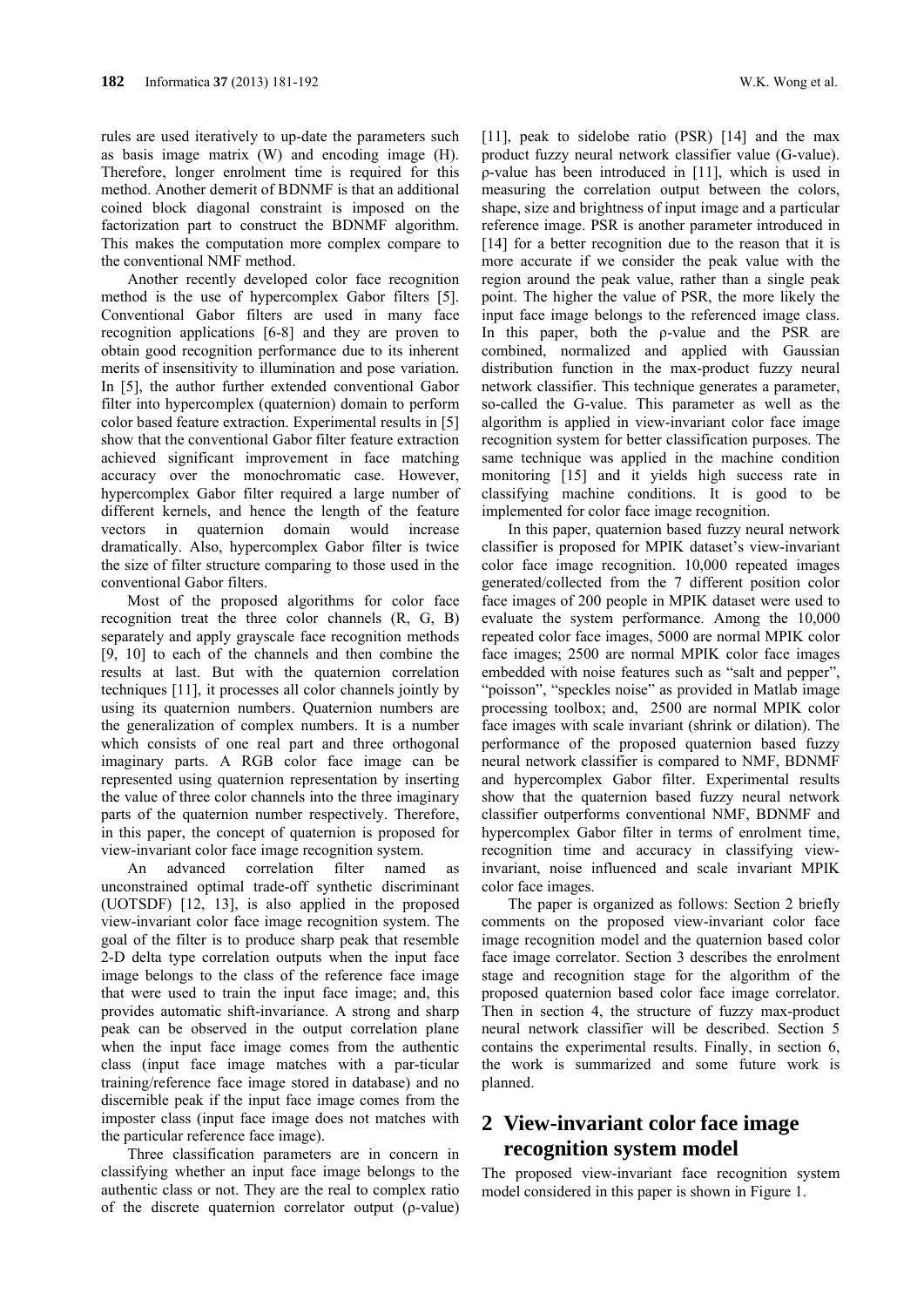The view-invariant input color face image is first supplied to the quaternion based color face image correlator. The quaternion based color face image



Figure 1: View-invariant color face image recognition system.

correlator is used to obtain correlation plane for each correlated input face image with reference face images stored in a database to calculate out some classification characteristics such as the real to complex ratio of the discrete quaternion correlator (DQCR) output, *p*-value and the peak-to-sidelobe ratio, PSR. These classification characteristic will later be input to the max-product fuzzy neural network to perform classification. Detailed discussion on the quaternion based color face image correlation will be discussed below.

The referenced face image after performing discrete quaternion Fourier transforms (DQFT) [11]:

$$
I(m, n) = I_R(m, n) \cdot i + I_G(m, n) \cdot j + I_B(m, n) \cdot k \tag{1}
$$

where m, n are the pixel coordinates of the reference face image. R, G, B parts of reference face image are represented by  $I_R(m, n)$ ,  $I_G(m, n)$  and  $I<sub>B</sub>(m, n)$  respectively, and *i*-, *j*-, *k*- are the imaginary parts of quaternion complex number [15] and the real part of it is set to zero. Similarly,  $h_i(m, n)$  is used for representing input face image. Then, we can produce output  $b(m, n)$  to conclude whether the input face image matches the reference face image or not. If  $h_i(m, n)$  is the space shift of the reference face image:

$$
h_i(m, n) = I(m - m_0, n - n_0)
$$
 (2)

Then after some mathematical manipulation,

$$
Max(b_r(m, n)) = b_r(-m_0, n_0)
$$
 (3)

where  $b_r(m, n)$  means the real part of  $b(m, n)$  and

$$
b_{r}(-m_{0}, n_{0}) = \sum_{m=0}^{M-1} \sum_{n=0}^{N-1} |I(m, n)|^{2}
$$
 (4)

where M, N is the image x-axis, y-axis dimension. At the location (-m<sub>0</sub>, n<sub>0</sub>), the multiplier of  $i$ -,  $j$ -,  $k$ - imaginary part of  $b(-m_0, n_0)$  are equal to zero:

$$
b_i(-m_0, n_0) = b_j(-m_0, n_0) = b_k(-m_0, n_0) = 0
$$
 (5)

Thus, the following process [11] can be modified for face image correlation:

1.) Calculate energy of reference face image  $I(m, n)$ :

$$
E_I = \sum_{m=0}^{M-1} \sum_{n=0}^{N-1} |I(m,n)|^2
$$
 (6)

Then we normalized the reference face image  $I(m, n)$  and the input face image  $h_i(m, n)$  as:

$$
I_{\rm a}(m,n) = I(m,n) / \sqrt{E_I} \tag{7}
$$

$$
H_a(m, n) = h_i(m, n) / \sqrt{E_I}
$$
 (8)

2.) Calculate the output of discrete quaternion correlation (DQCR):

$$
g_a(m, n) = \sum_{\tau=0}^{M-1} \sum_{\eta=0}^{N-1} I_a(\tau, \eta). \overline{H_a(\tau-m, \eta-n)} \quad (9)
$$

where  $\cdot$   $\cdot$   $\cdot$  means the quaternion conjugation operation and perform the space reverse operation:

$$
g(m, n) = g_a(-m, -n) \tag{10}
$$

3.) Perform inverse discrete quaternion Fourier Transform (IDQFT) on (10) to obtain the correlation plane  $P(m, n)$ .

- 4.) Search all the local peaks on the correlation plane and record the location of the local peaks as  $(m_s, n_s)$ .
- 5.) Then at all the location of local peaks  $(m_s, n_s)$  found in step 4, we calculate the real to complex value of the DQCR output:

$$
p = \frac{|P_r(m_s, n_s)|}{|P_r(m_s, n_s)| + |P_i(m_s, n_s)| + |P_j(m_s, n_s)| + |P_k(m_s, n_s)|}
$$
(11)

where  $P_r(m_s, n_s)$  is the real part of  $P(m_s, n_s)$ .  $P_i(m_s, n_s)$ ,  $P_i(m_s, n_s)$  and  $P_k(m_s, n_s)$  are the *i*-, *j*- *k*parts of  $P(m_s, n_s)$  respectively. If  $p \ge d_1$ and  $c_1$  <  $|P(m_s, n_s)| < c_2$ , then we can conclude that at location  $(m_s, n_s)$ , there is a face image that has the same shape, size, color and brightness as the reference face image.  $d_1 < 1$ ,  $c_1 < 1 < c_2$  and  $c_1$ ,  $c_2$ and  $d_1$  are all with values near to 1. The value of  $p$ decays faster with the color difference between matching the input face image to the reference face image.

Another classification characteristic that can be applied in quaternion based color face image correlation is the peak-to-sidelobe ratio (PSR). A strong peak can be observed in the correlation output if the input face image comes from imposter class. A method of measuring the peak sharpness is the peak-to-sidelobe ratio (PSR) which is defined as below [14, 17]:

$$
PSR = \frac{peak - mean(sidelobe)}{\sigma(sidelobe)}\tag{12}
$$

where *peak* is the value of the peak on the correlation output plane. *sidelobe* refers a fixed-sized surrounding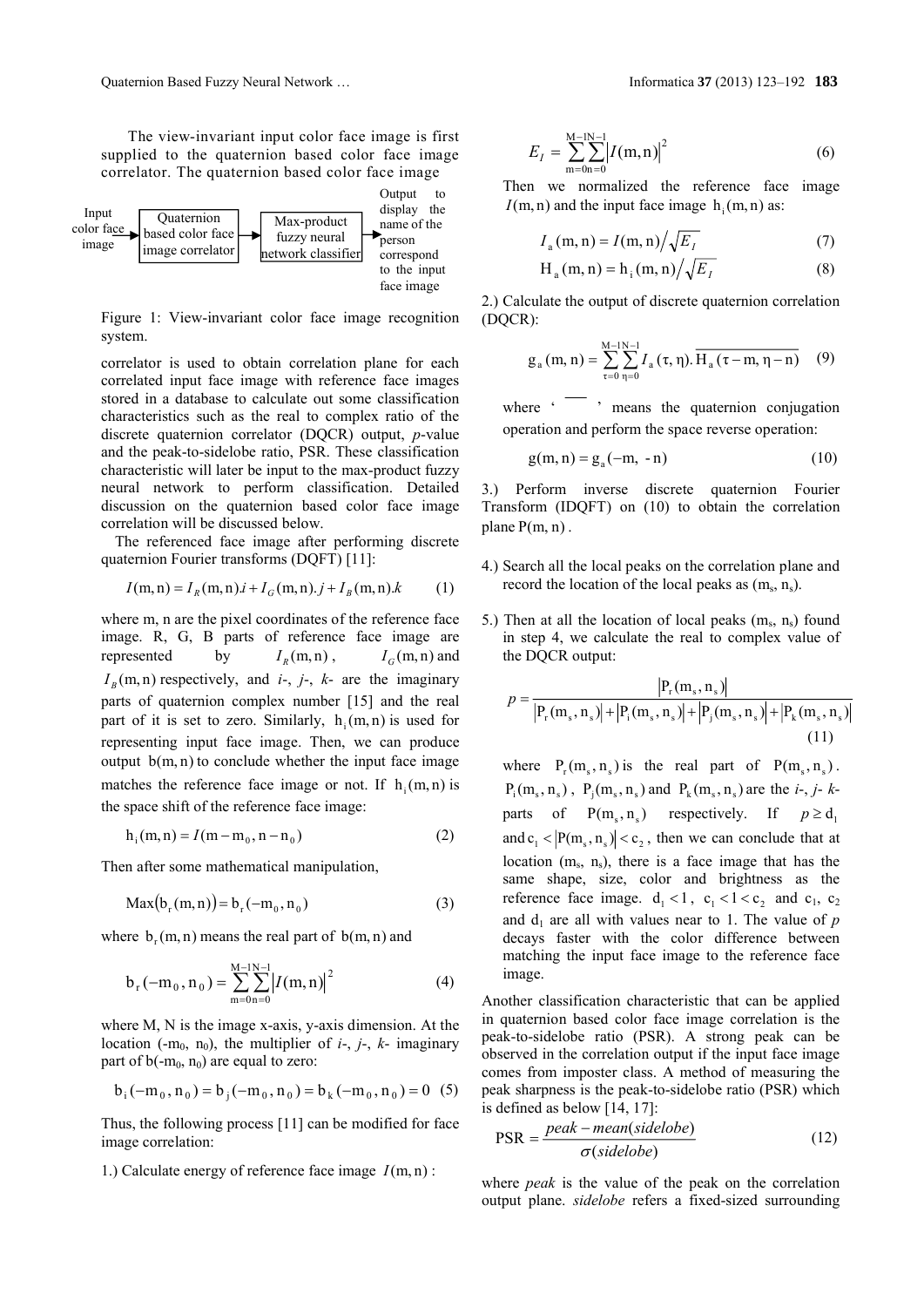area off the peak. *mean* is the average value of the sidelobe region.  $\sigma$  is the standard deviation of the sidelobe region. Large PSR values indicate the better





Figure 2: Schematic of enrollment stage.

match of the input face image and the corresponding reference face image.

The quaternion based color face image correlator involved 2 stages: 1. Enrolment stage and 2. Recognition stage. During the enrollment stage, one or multiple face images of each person in database are acquired. These multiple reference face images have the variability in the angle of turning faces (for e.g. 90º to left, 60º to left, 30º to left 0º facing in front, 30º to right, 60º to right, 90º to right and etc). The DQFT of the reference face images are used to train the fuzzy neural network and determine correlation filter coefficients for each possible person's set. During recognition stage, sample face images will be input and the DQFT of such images are correlated with the DQFT form of the reference face images stored in the database together with their corresponding filter coefficients, and the inverse DQFT of this product results in the correlation output for that filter. Enrollment stage and recognition stage are discussed in detail in the following section.

## **3 Enrolment stage and recognition stage for quaternion based color face image correlator**

This section will describes the enrollment stage and recognition stage for the algorithm of the proposed quaternion based color face image correlator.

#### **3.1 Enrolment Stage**

The schematic of enrollment stage is shown in Figure 2. During the enrollment stage, the reference face images for each person set in database are partitioned according to S different angle face image. These partitioned reference face images are then encoded into a two dimensional quaternion array (QA) as follows:

$$
\mathbf{I}_{s(t_1)} = \mathbf{I}_{s(t_1)} + \mathbf{I}_{sR(t_1)} \cdot \mathbf{i} + \mathbf{I}_{sG(t_1)} \cdot \mathbf{j} + \mathbf{I}_{sR(t_1)} \cdot \mathbf{k} \tag{13}
$$

where  $t_1 = 1, 2, \ldots, T$  represents the number of person subscribe to the database,  $I_{\text{sr}(t_1)}$  represents the real part of quaternion array of s-th face image for person set  $t_1$ , s =

 $I_{\text{sB(t)}}$  each represents the *i*-, *j*-, *k*- imaginary part of s-th face image for person  $t_1$  respectively.

The quaternion array in (13) is then undergoes discrete quaternion Fourier transform (DQFT) to transform the quaternion image to the quaternion frequency domain. A two-side form of DQFT has been proposed by Ell [18, 19] as follows:

$$
I_{s(t_1)}(m, n) = \sum_{\tau=0}^{M-1} \sum_{\eta=0}^{N-1} e^{-\mu_1 2\pi (m\tau/M)} \cdot I_{s(t_1)}(\tau, \eta) \cdot e^{-\mu_2 2\pi (m/N)}
$$
(14)

where *e* is exponential term,  $\mu_1$  and  $\mu_2$  are two pure quaternion units (the quaternion unit with real part equal to zero) that are orthogonal to each other [20]:

$$
\mu_1 = \mu_{1,i} \cdot i + \mu_{1,j} \cdot j + \mu_{1,k} \cdot k \tag{15}
$$

$$
\mu_2 = \mu_{2,i} \, i + \mu_{2,j} \, j + \mu_{2,k} \, k \tag{16}
$$

$$
\mu_{1,i}^2 + \mu_{1,j}^2 + \mu_{1,k}^2 = \mu_{2,i}^2 + \mu_{2,j}^2 + \mu_{2,k}^2 = 1
$$
  
(i.e:  $\mu_1^2 = \mu_2^2 = -1$ ) (17)

$$
\mu_{1,i} \cdot \mu_{2,i} + \mu_{1,j} \cdot \mu_{2,j} + \mu_{1,k} \cdot \mu_{2,k} = 0 \tag{18}
$$

The output of DQFT,  $I_{\text{st.}}$  is used to train the maxproduct fuzzy neural network classifier and design the correlation filter.

#### **3.1.1 Quaternion Correlator (QC)**

To train the max-product fuzzy neural network classifier, the output of the DQFT is first passed to a quaternion correlator (QC) as shown in Figure 3. The function of the QC is summarized as below: For DQFT output of s-th face image, perform discrete quaternion correlation (DQCR) [21, 22] on reference face image  $I_{\text{st}}$  with reference face image  $I_{\text{st}, \text{d}}$  and multiply with corresponding filter coefficients (filt $_{(t2)}$ ):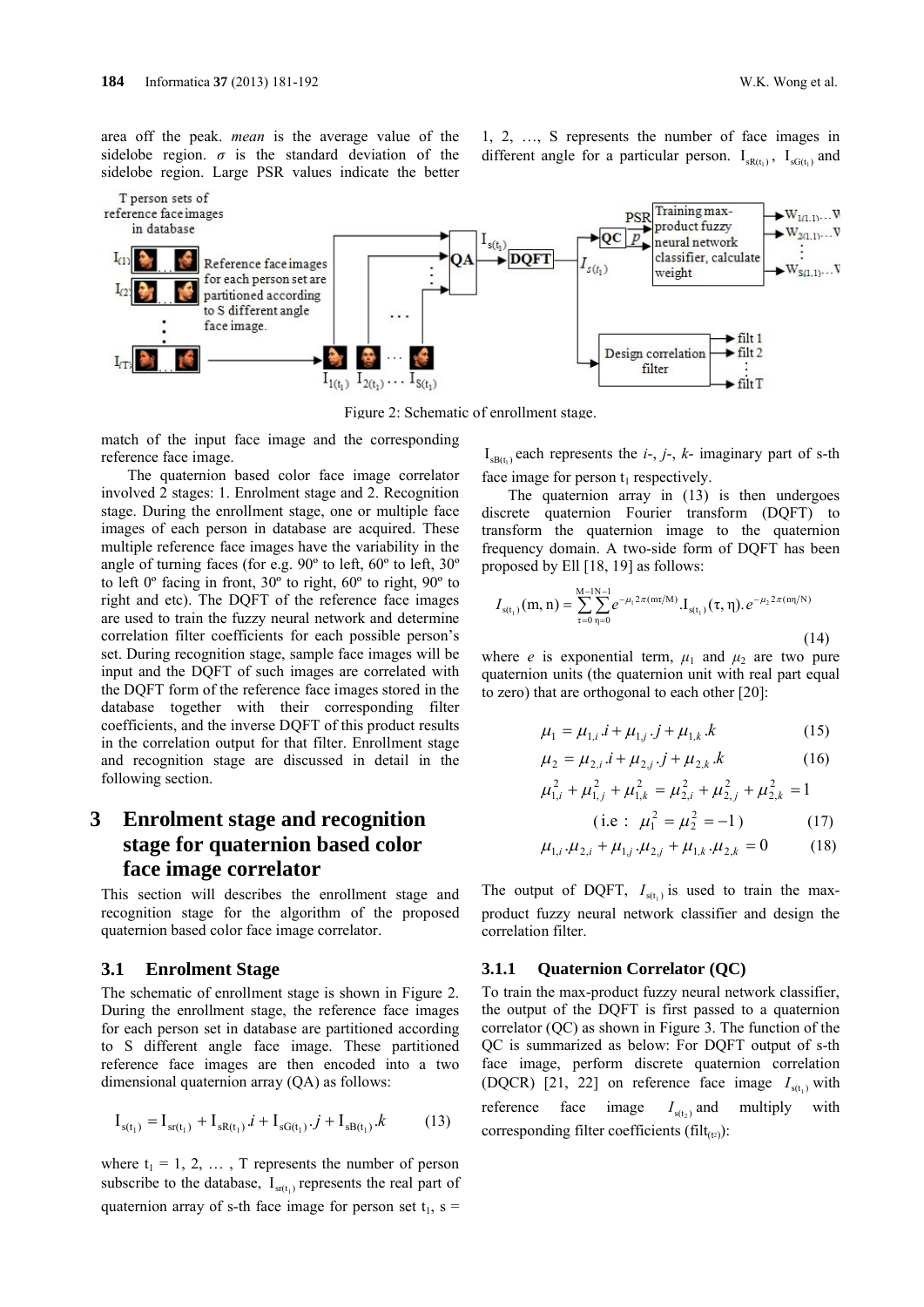$$
g_{s(t_1, t_2)}(m, n) = \sum_{\tau=0}^{M-1} \sum_{\eta=0}^{N-1} I_{s(t_1)} \cdot \overline{I_{s(t_2)}(\tau - m, \eta - n)} \cdot \text{filt}_{(t_2)}
$$
\n(19)



Figure 3: Quaternion correlator (QC)

where  $t_1$ ,  $t_2 = 1, 2, ..., T$  are the number of person subscribe to the database. After that, (19) is performing inverse DQFT to obtain the correlation plane function:

$$
P_{s(t_1, t_2)}(m, n) = \frac{1}{4\pi^2} \sum_{\tau=0}^{M-1} \sum_{\eta=0}^{N-1} e^{-\mu_1 2\pi (m\tau/M)} \cdot g_{s(t_1, t_2)}(m, n).
$$
  

$$
e^{-\mu_2 2\pi (m/N)} \tag{20}
$$

The correlation plane is a collection of correlation values, each one obtained by performing a pixel-by-pixel comparison (inner product) of two images  $(I_{s(t_1)}$  and  $I_{s(t_2)}$ ). A sharp peak in the correlation plane indicates the similarity of  $I_{s(t_1)}$  and  $I_{s(t_2)}$ , while the absence or lower of such peak indicate the dissimilarity of  $I_{s(t_1)}$  and  $I_{s(t_2)}$ .

Calculate  $p_{s(t_1, t_2)}$  and PSR<sub> $s(t_1, t_2)$ </sub> from the correlation plane as in (20) using (11) and (12) respectively.  $p_{s(t_1, t_2)}$  means *p*-values of reference face image  $I_{(t_1)}$ correlate on reference face image  $I_{(t_2)}$  in s-th angle, while  $PSR_{s(t_1, t_2)}$  means PSR values of reference face image  $I_{(t_1)}$  correlate on reference face image  $I_{(t_2)}$  in s-th angle. These values are then feed into max-product fuzzy neural network classifier to perform training and calculate weight, which will be discussed in section 4.

#### **3.1.2 Correlation Filter**

Conventional filtering methods [23] are emphasizing on applying matched filters. Matched filters are optimal for detecting a known reference image in additive white Gaussian noise environment. If the input image changes slightly from the known reference image (scale, rotation and pose invariant), the detection of the matched filters degrades rapidly. However the emerge of correlation filter designs [24] have developed to handle such types of distortions. The minimum average correlation energy (MACE) filters [25] are one of such design and show good results in the field of automatic target recognition and applications in biometric verification [14, 26]. MACE filters different from conventional matched filters that more than one reference image are used to synthesize a single filter template, therefore making its classification performance invariant to shift of the input image [24].

There are two types of MACE filters in general, namely: 1.) Conventional MACE filter [25] and 2.) Unconstrained MACE (UMACE) filter [27], both with the goal to produce sharp peaks that resemble two dimensional delta-type correlation outputs when the input image belongs to the authentic class and low peaks in imposter class. Conventional MACE filter [25] minimizes the average correlation energy of the reference images while constraining the correlation output at the origin to a specific value (usually 1), for each of the reference images. Lagrange multiplier is used for noise optimization, yielding:

$$
filt_{\text{MACE}} = D^{-1}X(X'D^{-1}X)^{-1}c
$$
 (21)

This equation is the closed form solution to be the linear constrained quadratic minimization. D is a diagonal matrix with the average power spectrum of the reference images placed as elements along diagonal of the matrix. X contains Fourier transform of the reference images lexicographically re-ordered and placed along each column. As an example, if there are T sets of reference face images, each with size  $256 \times 1,792$ (=458,752), then X will be a  $458,792 \times T$  matrix. X' is the matrix transpose of X. c is a column vector of length T with all entries equal to 1.

The second type of MACE filter is the unconstrained MACE (UMACE) filter [27]. Just like conventional MACE filter, UMACE filter also minimizes the average correlation energy of the reference images and maximizes the correlation output at the origin. The different between conventional MACE filter and UMACE filter is the optimization scheme. Conventional MACE filter is using Lagrange multiplier but as for UMACE filter, it is using Raleigh quotient which lead to the following equation:

$$
filt_{\text{UMACE}} = D^{-1}m \tag{22}
$$

where D is the diagonal matrix which is the same as that in conventional MACE filter. m is a column vector containing the mean values of the Fourier transform of the reference images.

Besides MACE filters, there is a type of correlation filter, namely the unconstrained optimal tradeoff synthetic discriminant filter (UOTSDF) shown by Refreiger [28] and Kumar et al [12] has yielding good verification performance. The UOTSDF is by:

$$
\text{filt}_{\text{UOTSDF}} = (\alpha \mathbf{D} + \sqrt{1 - \alpha^2} \mathbf{C})^{-1} \mathbf{m} \tag{23}
$$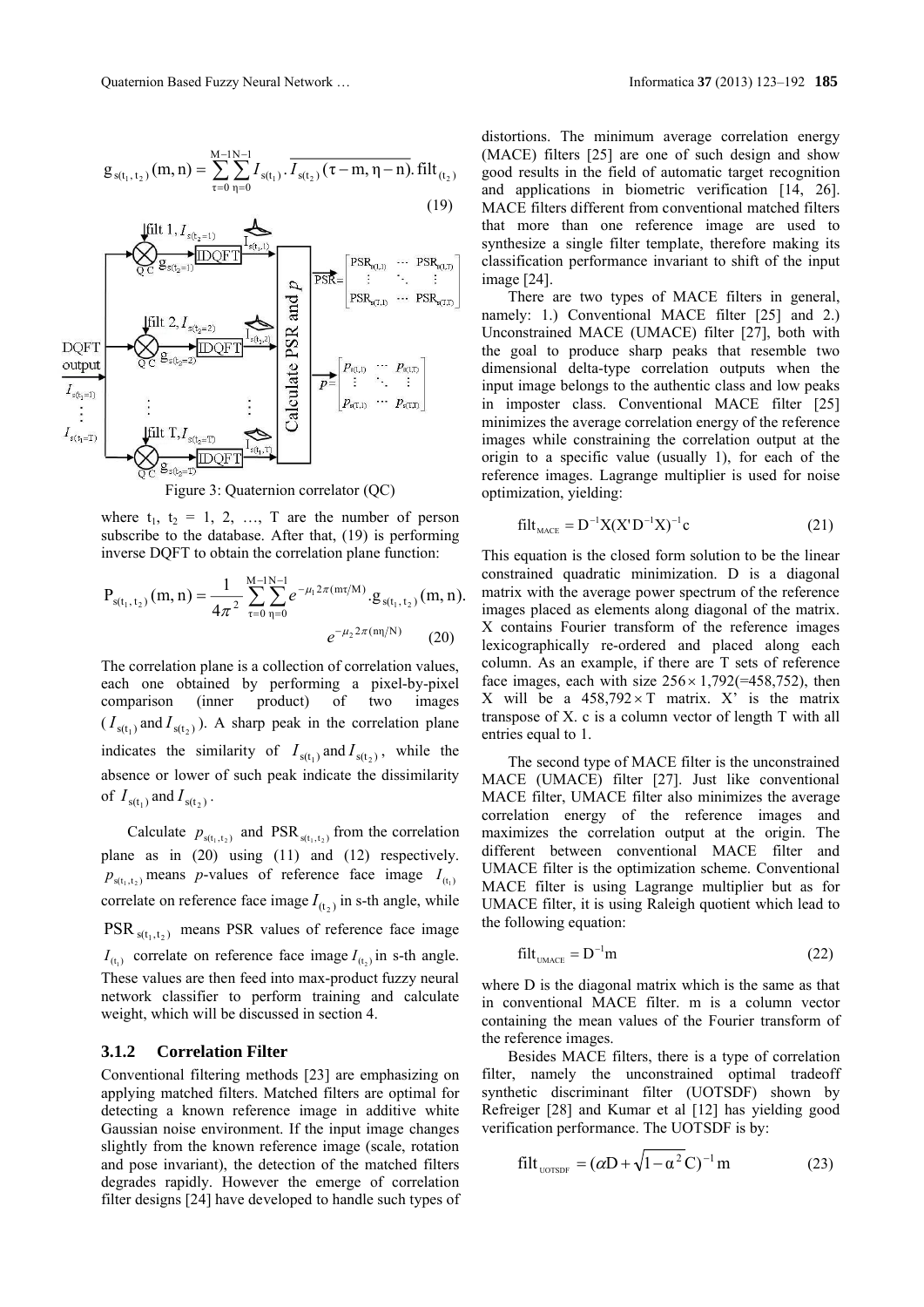

Figure 4: Schematic of recognition stage.

where D is a diagonal matrix with average power spectrum of the training image placed along the diagonal elements. m is a column vector containing the mean values of the Fourier transform of the reference images. C is the power spectral density of the noise. For most of the applications, a white noise power spectral density is for assumption since white noise is dominant in image; therefore C reduces to the identity matrix.  $α$  term is typically set to be close to 1 to achieve good performance even in the presence of noise , but it also helps improve generalization to distortions outside the reference images.

By comparing the three correlation filters listed above, conventional MACE filter is complicated to implement whereby it requires many inversion of  $T \times T$ matrices. UMACE filter is simpler to implement from a computational viewpoint as it involves inverting diagonal matrix only, and the performance are close to the conventional MACE but poorer than UOTSDF. Therefore, we plan to extend UOTSDF in our quaternion based face image correlator for the recognition of view invariant person face since it is less complicated in computational viewpoint than conventional MACE filter and achieve good performance.

#### **3.2 Recognition stage**

The schematic of recognition stage for classification of color face image by quaternion correlation is shown in Figure 4. During the recognition stage, an input view invariant face image is first encoded into two dimensional quaternion array (QA) as follows:

$$
h_{(i)} = h_{r(i)} + h_{R(i)} \cdot i + h_{G(i)} \cdot j + h_{B(i)} \cdot k \tag{24}
$$

where i represents the input face image,  $h_{\rm r(i)}$  represents the real part of quaternion array for input face image i.  $h_{R(i)}$ ,  $h_{G(i)}$  and  $h_{B(i)}$  each represents the *i*-, *j*-, *k*imaginary part for input face image i respectively.

Performing DQFT to transforms the quaternion image to the quaternion frequency domain. A two-side form of DQFT is used:

$$
h_{(i)}(m,n) = \sum_{\tau=0}^{M-1} \sum_{\eta=0}^{N-1} e^{-\mu_1 2\pi (m\tau/M)} \cdot h_{(i)}(\tau,\eta) \cdot e^{-\mu_2 2\pi (n\eta/N)}
$$
(25)

where *e* is exponential term,  $\mu_1$  and  $\mu_2$  are two pure quaternion units as shown in (15) and (16) respectively. The output of the DQFT,  $h_{(i)}$  is cross correlated with every quaternion correlation filter in the database using the quaternion correlator (QC) just as the one shown in Figure 3, but the DQFT output is now  $h_{(i)}$ . In QC, performs quaternion correlation on  $h_{(i)}$  with reference face images  $I_{s(t_2)}$  from database, and multiply with corresponding filter coefficients (filt $_{(t_2)}$ ):

$$
g_{s(i, t_2)}(m, n) = \sum_{\tau=0}^{M-1} \sum_{\eta=0}^{N-1} h_{(i)} \cdot \overline{I_{s(t_2)}(\tau - m, \eta - n)} \text{. } \text{filt}_{(t_2)}
$$
\n(26)

After that, (26) is performing inverse DQFT to obtain the correlation plane function:

$$
P_{s(i, t_2)}(m, n) = \frac{1}{4\pi^2} \sum_{\tau=0}^{M-1} \sum_{\eta=0}^{N-1} e^{-\mu_1 2\pi (m\tau/M)} g_{s(i, t_2)}(m, n).
$$
  
 
$$
e^{-\mu_2 2\pi (m/N)} \qquad (27)
$$

Calculate  $p_{s(i,t_2)}$  and PSR  $_{s(i,t_2)}$  from the correlation plane as in (27) using (11) and (12) respectively.  $p_{s(i,t_2)}$  means *p*-values of input face image  $h_{(i)}$  correlate on s-th reference face image in  $I_{(t_2)}$ , while PSR<sub>s(i,t<sub>2</sub>)</sub> means PSR values of input image  $h_{(i)}$  correlate on s-th reference face image in  $I_{(t_2)}$ . These values are then feed into max-product fuzzy neural network classifier to perform classification for view invariant face images, which will be discussed in next section.

## **4 Max-product fuzzy neural network classifier**

Fuzzy logic is a type of multi-valued logic that derived from fuzzy set theory to deal with approximate reasoning. Fuzzy logic provides high level framework for approximate reasoning that can appropriately handle both the uncertainty and imprecision in linguistic semantics, model expert heuristics and provide requisite high level organizing principles [13]. Neural network in engineering field refer to a mathematical/computational model based on biological neural network. Neural network provides self-organizing substrates for low level representation of information with adaptation capabilities. Fuzzy logic and neural network are complementary technologies. Therefore, it is plausible and justified to combine both these approaches in the design of classification systems. Such integrated system is referring to as fuzzy neural network classifier [13].

There are various fuzzy neural network classifiers have been proposed in the literature [29-32], and there has been much interest of many fuzzy neural networks applying max-min composition as functional basis [33- 35]. However, in [36], Leotamonphong and Fang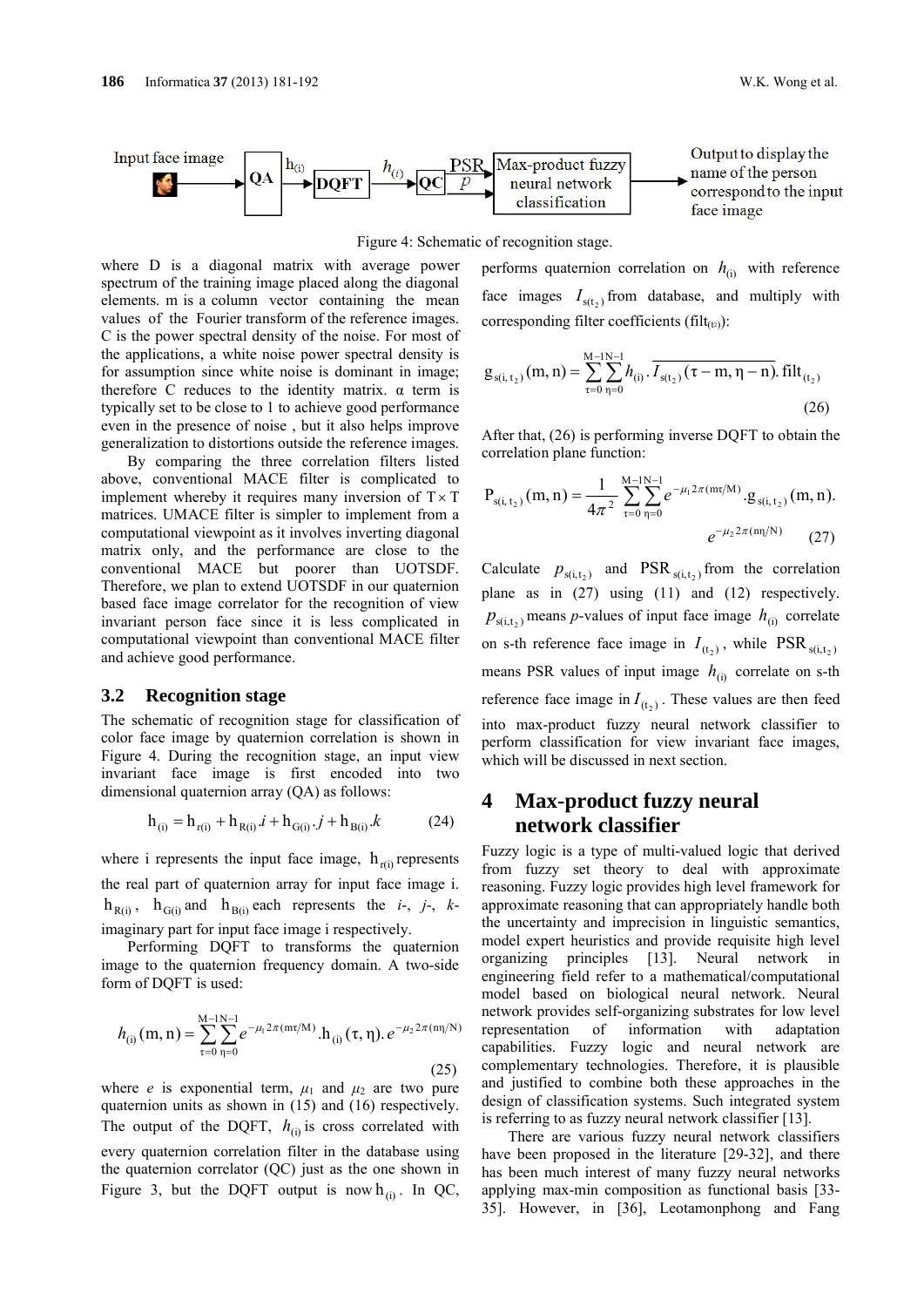mention that the max-min composition is "suitable only when a system allows no compensability among the elements of a solution vector". He proposed to use maxproduct composition in fuzzy neural network rather than max-min composition. Bourke and fisher in [37] also comment that the max-product composition gives better results than the traditional max-min operator. Therefore, efficient learning algorithms have been studied by others [38, 39] using the max-product composition afterwards.

In this paper, a fuzzy neural network classifier using max-product composition will be proposed for view invariant color face image classification system. The max-product composition is the same as a single perceptron except that summation is replaced by maximization, and in the max-min threshold unit, min is replaced by product.

### **4.1 Define T classes, for T person's sets of view invariant face images**

The reference face images for all T persons in database will be assigned with a *Unique Number* started from 1 till  $(T \times S)$ , where S is the number of S different angle face image specified in section 3. *Class* number is assigned starting from 1 till T. The same person's face images in different angle of view will be arrange in sequence according to the unique number assigned and classified in the same *Class* number.

### **4.2 Training Max-Product Fuzzy Neural Network Classifier**

The max-product fuzzy neural network classifier is training with 4 processes as listed below:

1.)  $PSR_{s(t_1, t_2)}$  and  $p_{s(t_1, t_2)}$  output from the quaternion correlator of the enrollment stage are fuzzified through the activation functions (Gaussian membership function):

$$
G_{PSR_{s(t_1,t_2)}} = \exp\left[\frac{-\left(PSR_{s(t_1,t_2)} - 1\right)^2}{\sigma^2}\right]
$$
 (28)

$$
G_{p_{s(t_1, t_2)}} = \exp\left[\frac{-\left(p_{s(t_1, t_2)} - 1\right)^2}{\sigma^2}\right]
$$
 (29)

where  $\sigma$  is the smoothing factor, that is the deviation of the Gaussian functions.

2.) Calculate the G-value, which is the product value for s-th reference face image of the fuzzy neural network classifier at each correlated images:

$$
G_{s(t_1, t_2)} = G_{PSR_{s(t_1, t_2)}} \times G_{p_{s(t_1, t_2)}}
$$
\n(30)

3.) Gather and store the product values in an array:

$$
X_{\text{staining}} = \begin{bmatrix} G_{s(1,1)} & G_{s(1,2)} & \cdots & G_{s(1,T)} \\ G_{s(2,1)} & G_{s(2,2)} & \cdots & G_{s(2,T)} \\ \vdots & \vdots & \ddots & \vdots \\ G_{s(T,1)} & G_{s(T,2)} & \cdots & G_{s(T,T)} \end{bmatrix}
$$
(31)

4.) The output will be set so that it will output 1 if it is authentic class and 0 if it is imposter class, and it is in an array  $Y_{identity}$ , whereby it is an identity matrix of dimension  $T \times T$ . To calculate the weight *w* for s-th angle face image, the equation is:

$$
W_{\rm s} = X_{\rm straining}^{-1} Y_{\rm identity}
$$
 (32)

### **4.3 Max-Product Fuzzy Neural Network Classification**

The max-product fuzzy neural network classification is with 7 steps:

1.)  $PSR_{s(i,t_2)}$  and  $p_{s(i,t_2)}$  output from the quaternion correlator of the recognition stage are fuzzified through the activation functions (Gaussian membership function):

$$
G_{PSR_{s(i,t_2)}} = exp \left[ \frac{-\left( PSR_{s(i,t_2)} - 1\right)^2}{\sigma^2} \right]
$$
(33)

$$
G_{p_{s(i,t_2)}} = \exp\left[\frac{-(p_{s(i,t_2)} - 1)^2}{\sigma^2}\right]
$$
 (34)

2.) Calculate the product value of the fuzzy neural network classifier at input face image on the training face images in database:

$$
G_{s(i,t_2)} = G_{PSR_{s(i,t_2)}} \times G_{p_{s(i,t_2)}}
$$
(35)

3.) Gather and store the product values in an array:

$$
X_{\text{s classification}} = \begin{bmatrix} G_{s(i,1)} & G_{s(i,2)} & \cdots & G_{s(i,T)} \end{bmatrix} \tag{36}
$$

4.) Obtain the classification outcomes by multiplying (36) with the weight trained at (32):

$$
Y_{\text{classification}} = X_{\text{sclassification}} \times w_{\text{s}} \tag{37}
$$

5.) Classify the input face image with the person it belongs to by using max composition:

$$
Output = max{Y_{classification}} \t(38)
$$

6.) Determine whether the face image is in the database or not:

If normalized Output  $\leq$  Thres<sub>output</sub>

- Then conclude: "The face is not in the database".
- Else determine which element in  $Y_{classification}$  matrix match with Output :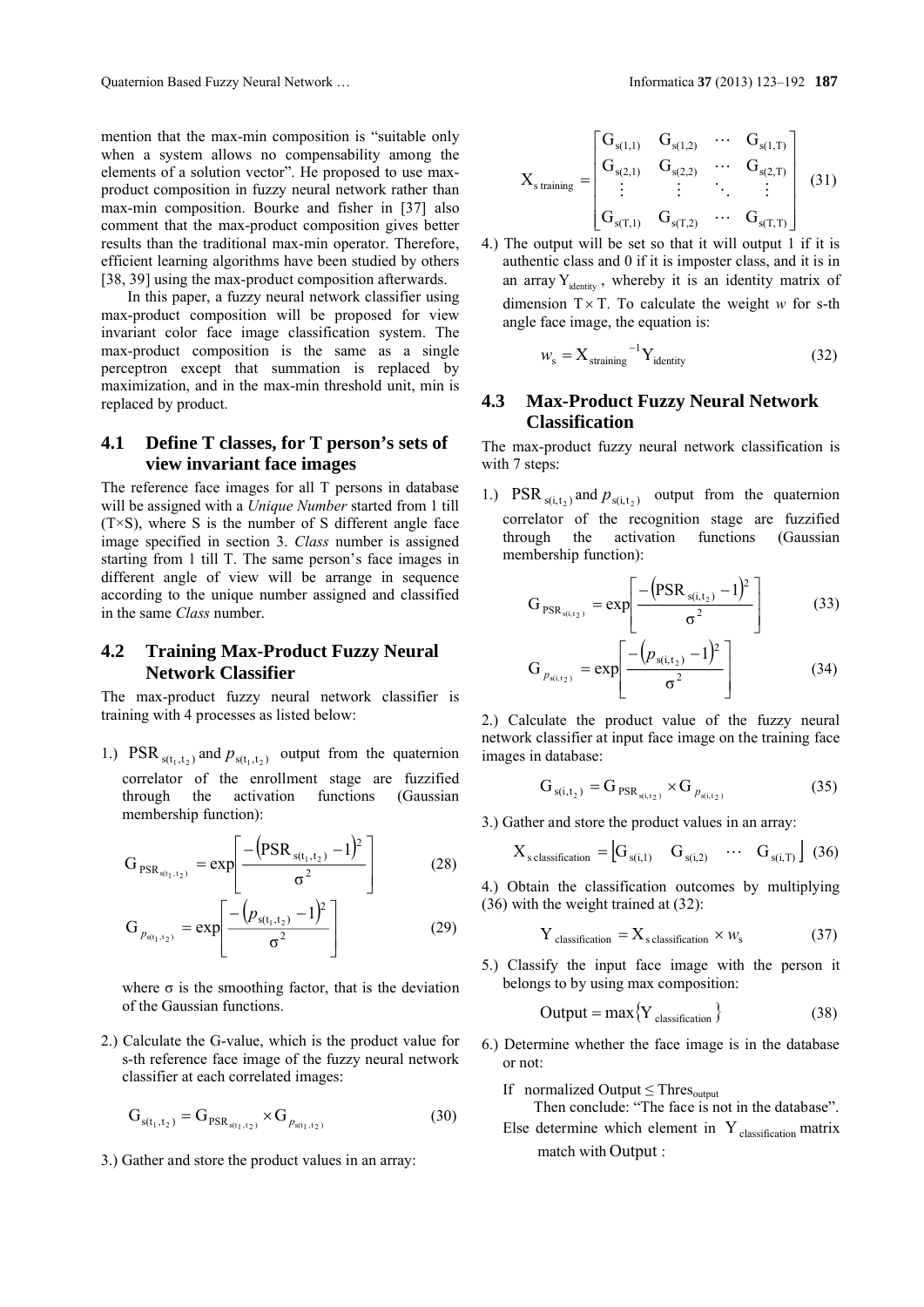$\psi$  = the position number of element in  $Y_{classification}$  matrix which has the equal value with Output . (39)

Thres $_{\text{output}}$  is the threshold value of an output to indicate that a face is not in the database.

 $\psi$  corresponds to the assigned number of reference image in database.

- 7.) Based on T sets of fuzzy IF-THEN rules, perform defuzzification:
	- $R^l$ : IF  $\psi$  is match with the *Unique Number* stored in *Class l*, THEN display the name of the person correspond to *Class l*. (40)

where  $l = 1, 2, ...$  T.

### **5 Experimental results**

In this section, the application of quaternion based face image correlator together with max-product fuzzy neural network classifier for view invariant face recognition system will be briefly illustrated. Here, some experimental results are used to prove the algorithms' efficiency introduced in section 3 and 4.

### **5.1 Database of reference face images for 200 persons**

A database with view-invariant color face images provided by the Max-Planck Institute for Biological Cybernetics in Tuebingen Germany [40] is use to test the proposed view-invariant color face image recognition system. The database contains color face images of 7 views of 200 laser-scanned (Cyberware TM) heads without hair. These modeling 200 persons' sets of color face images each with view-invariant/angle of different: facing  $90^\circ$  to left, facing  $60^\circ$  to left, facing  $30^\circ$  to left, facing 0º in-front, facing 30° to right, facing 60° to right and facing 90° to right. Hence, S=7 since there are 7 view-invariant images for 1 person set. An example of a person set with view-invariant face images are shown in Figure 5. The dimension of each image is 256 x 256 pixels.

### **5.2 Quaternion based face image correlation using unconstrained optimal trade-off synthetic discriminant filter (UOTSDF)**

In the evaluation experiment, T=180 MPIK persons' faces are used to train the system during the enrollment stage. T  $x S = 1260$  reference face images are use in database to synthesize a single UOTSDF using (23). D and m are calculated from the reference images and C is an identity matrix of dimension 1260 x 1260 and  $\alpha$  set to 1. These values are substituted into (23) to calculate out the filter coefficients. Then in enrollment stage, for each filter line as in Figure 3, perform cross-correlations of all





Figure 5: An example of a person set with view-invariant face images (a) facing 90º to left, (b) facing 60º to left, (c) facing  $30^{\circ}$  to left, (d) facing  $0^{\circ}$  in-front, (e) facing  $30^{\circ}$  to right, (f) facing 60° to right and (g) facing 90° to right.

the DQFT form of reference face images in database  $I_{\text{st}(t)}$  with the DQFT form of reference face image in database as well  $I_{s(t_2)}$ , and multiply the output value with corresponding filter coefficients respectively, where  $t_1$ ,  $t_2$  = 1, 2, ..., 180; s = 1, 2, ..., 7. In recognition stage, for each filter line, performed cross correlation of the DQFT form of input face image  $(h_{(i)})$  with the DQFT form of reference face images in database  $(I<sub>s(t<sub>2</sub>)</sub>)$  and multiply the output value with corresponding filter coefficient respectively. For authentic case (good match in between two face images), the correlation plane should have sharp peaks and it should not exhibit such strong peaks for imposter case (bad match in between two face images). These two cases will be investigated below:

Authentic case: Figure 6 shows the samples correlation plane for input face image matching with the exact reference face image of the same person in the database. Since both the face images are in good match, the observed correlation plane is having smooth and sharp peak.

Imposter case: Figure 7 show the sample correlation plane for input face image matching with one of the reference face image of different person in the database. Since both the face images are not in good match, the observed correlation plane is having lower and round peak as compare to those in good match.

Table 1 shows the PSR and *p*-value for both authentic and imposter case as in Fig. 6 and Fig.7. Note that the sharp correlation peak resulting in large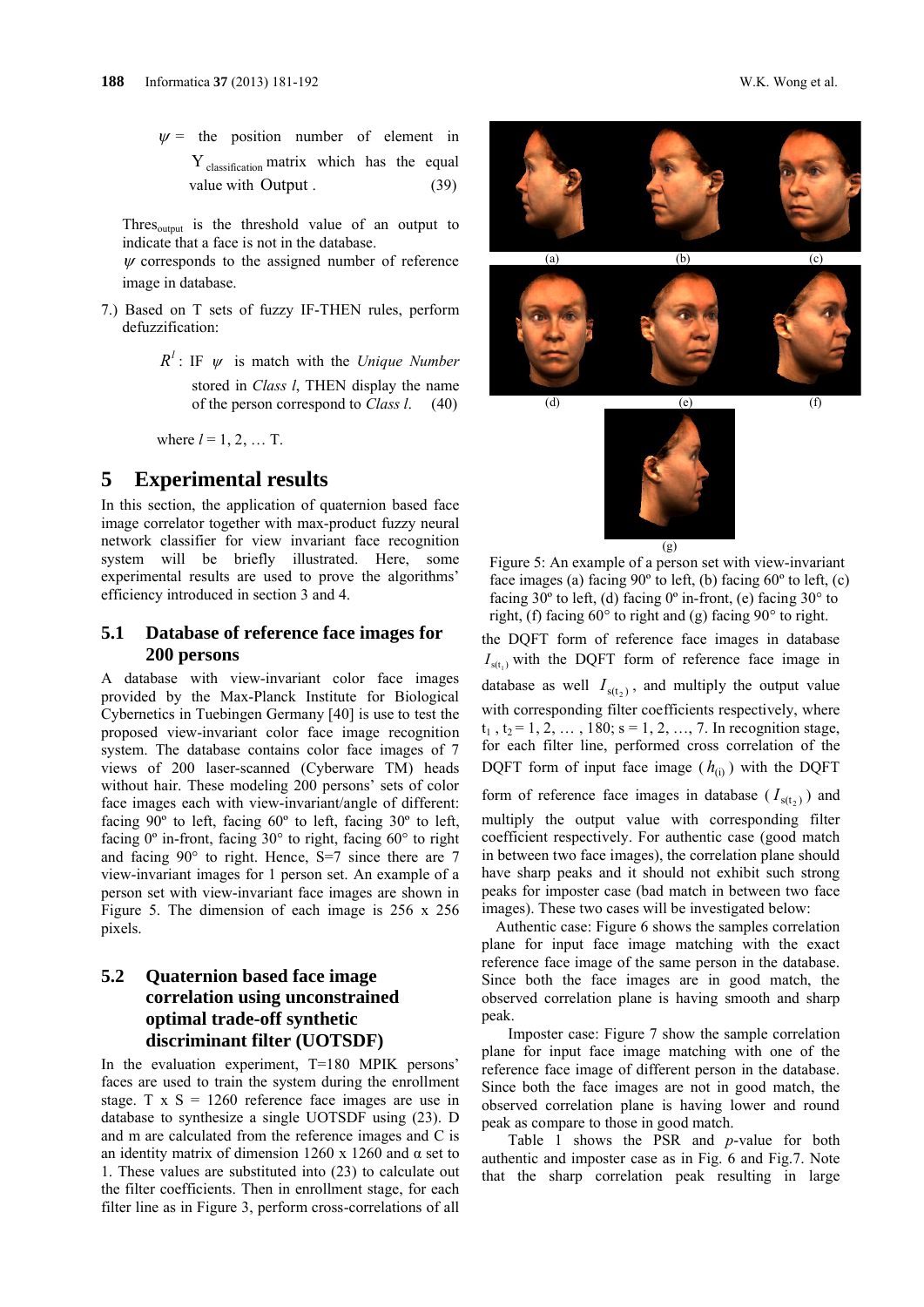normalized PSR and *p*-value in authentic case, whereas small PSR and *p*-value exhibiting in the imposter case.



Figure 6: Sample correlation plane for input face image matching with the exact reference face image of the same person class in the database (authentic case).



Figure 7: Sample correlation plane for input face image matching with one of the reference face image of different person in the database.

| Case           | <b>Normalized</b><br>PSR | Normalized <i>p</i> -value |
|----------------|--------------------------|----------------------------|
| Authentic case | 1.0000                   | 0.7905                     |
| Imposter case  | 0.7894                   | 0.5083                     |

Table 1: normalized PSR and p-value for both authentic and imposter case.

To indicate that a face is not in the database, a threshold, Thres<sub>output</sub> is implemented on the normalized Output value at Step 6 in section 4.3. The 20 persons' faces samples excluded from the training database are input to the trained system to run for accuracy test on different normalized Output value ranges from 0.05 to 1.0. The plot is shown in Figure 8. From the plot, the optimum Thres $_{\text{output}}$  is at 0.6.

### **5.3 Efficiency of the view-invariant color face image recognition system**

The view-invariant color face image recognition system was evaluated with respect to random picking 10,000 repeated input face images from database (with mixing



Figure 8: plot of accuracy versus normalized Output.



Figure 9: plot of accuracy versus no. of person sets in database.

and input to the view-invariant color face image recognition system to run test. The graph of accuracy versus no. of person sets in database is plotted in Figure 9.

From the plot, it can be observed that as number of person in database increases, the performance drop is actually not much if G-value is applying in the proposed view-invariant color face image recognition system. Among the 10,000 input face images, 9,973were tracked perfectly (output human names/ID agreed by the input images) in a database of 10 persons, i.e. an accuracy of 99.73%, while 9,821 were tracked perfectly in a database of 200 persons, i.e. an accuracy of 98.21%. The performance drop is increase if the proposed face recognition system is only applying PSR value (no Gvalue and *p*-value) whereby, the accuracy is 99.62% in a database of 10 persons, but 97.73% in a database of 200 persons. It is almost 0.24 fold more the performance drops compares to the system that applying G-value. The performance drops in the face recognition system, that applying only *p* -value (no G-value and PSR-value), is rather significant. Whereby, the accuracy is 99.50% in a database of 10 persons, but 97.04% in a database of 200 persons. It is almost 0.62 fold more the performance drop compares to the system that applying G-value. From the experiment results, it can be concluded that with the

up the trained T=180 peoples' faces plus 20 more peoples' faces excluded from the training database sets)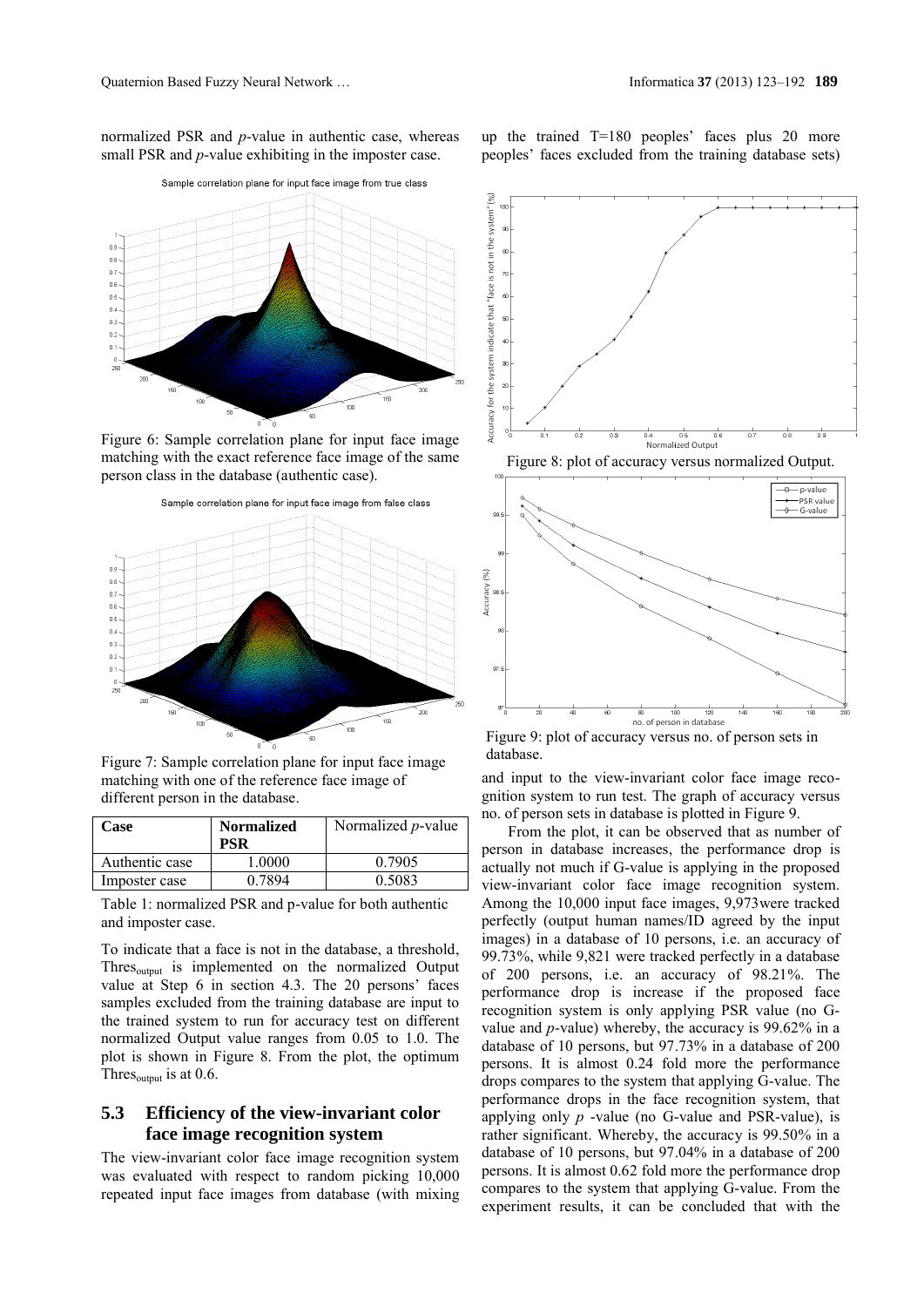implementation of G-value and the fuzzy neural network classifier, it helps boost up the accuracy of viewinvariant color face image recognition.

### **5.4 Comparative study with parallel method**

For comparative study, the proposed quaternion based fuzzy neural network classifier is compared with conventional NMF, BDNMF and hypercomplex Gabor Filter. For conventional NMF, the reference face images as in section 5.1 database has been extracted and used. Seven training sets, each set exclusively containing the color face images for every person in different position (facing 90º to left, facing 60º to left, facing 30º to left, facing 0º in-front, facing 30° to right, facing 60° to right and facing 90° to right). For each training set, three different basis matrices and encodings were extracted for each color channels in the RGB scheme,  $F^l$  where  $l \in \{R, R\}$ G, B} is constructed such that each color channel, *l*, of training color face images occupies the columns of  $F<sup>l</sup>$ matrices. The rank  $r$  of factorization is generally chosen so that [41]:

$$
r < \frac{nm}{n+m} \tag{41}
$$

In this case,  $n = 7$  and  $m = 180$ ,  $r \le 6.74$ . Hence, *r* is set to 6. The experiment was carried out to test the enrollment stage time consumption and the classification stage time consumption. The recorded time consumption is normalized and recorded in Table 2. For the recognition accuracy, a total of 10,000 randomly selected and repeated MPIK color face images with mixing up the trained T=180 persons' faces plus 20 more persons' faces excluded from the training database sets are tested. These also distributed to 5000 are normal MPIK color face images, 2500 are normal MPIK color face images embedded with noise features such as "salt and pepper", "poisson", "speckles noise" as in Matlab image processing toolbox, and 2500 are normal MPIK color



Figure 10: An example of a person set (a) original image (b) embedded with mild salt and pepper noise (c) embedded with heavy salt and pepper noise (d) shrink (e) dilation.

face images with scale invariant (shrink or dilation), some examples are shown in Figure 10. The recognition accuracy (Percentage of total correct recognized images /10,000 tested images) is recorded in Table 2.

For the BDNMF method, to evaluate the performance on different color spaces, the color faces are separate into RGB spaces and face recognition experiment using BDNMF algorithm is conducted. The rank of factorization  $r$  is set to 6 as well. In the experiment, all the seven color face images of each person in different position are used to constitute the training/enrollment set. For the testing/classification set, a total of 10,000 face images used in testing the conventional NMF method are used. The results of the identification test including the enrollment stage time consumption (normalized), classification stage time consumption (normalized) and matching accuracy are shown in Table 2.

To evaluate the effectiveness of the hypercomplex Gabor filter proposed by [5] for feature extraction used in this comparative study, the hypercomplex Gabor filter is operated on all the MPIK RGB dataset color face images as in section 5.1. Each color face image was analyzed at a total of 24 landmark location, determined by the statistical analysis of the MPIK face image population according to [5]. Since Mahalanobis distance applied in [5] yields higher accuracies in compare to normal Euclidean distance approach, matching in this comparative study was performed using Mahalanobis distance classification. The jets extracted at the chosen face landmark locations was used for face matching and the Mahalanobis distance was computed using the global covariance matrix for all the color face landmarks. During classification, jets derived from color face images in database were matched against models consisting of jets extracted from a set of 10,000 color face images as use in testing both conventional NMF and BDNMF above, for accuracy measurement. The results of the identification test including the normalized enrollment stage time consumption, normalized classification stage time consumption and matching accuracy are shown in

Table 2.

From the experimental results in Table 2, it is observed that quaternion based fuzzy neural network classifier has the fastest enrollment time and classification time. This follow by hypercomplex Gabor filter using Mahalanobis distance classification, conventional NMF and the slowest BDNMF. Conventional NMF and BDNMF are slow due to the reason that they required an iterative training stage for enrollment, which is time consuming and in compare to the proposed quaternion based fuzzy neural network classifier and hypercomplex Gabor filter. Comparing between conventional NMF and BDNMF, BDNMF algorithm imposes an additional constraint, which is the block diagonal constraint, on the base image matrix and coefficient matrix slowing down the enrollment processes. However, with the block diagonal constraint, BDNMF can preserve the integrity of color information better in different channels for color face representation, hence achieves higher accuracy in color face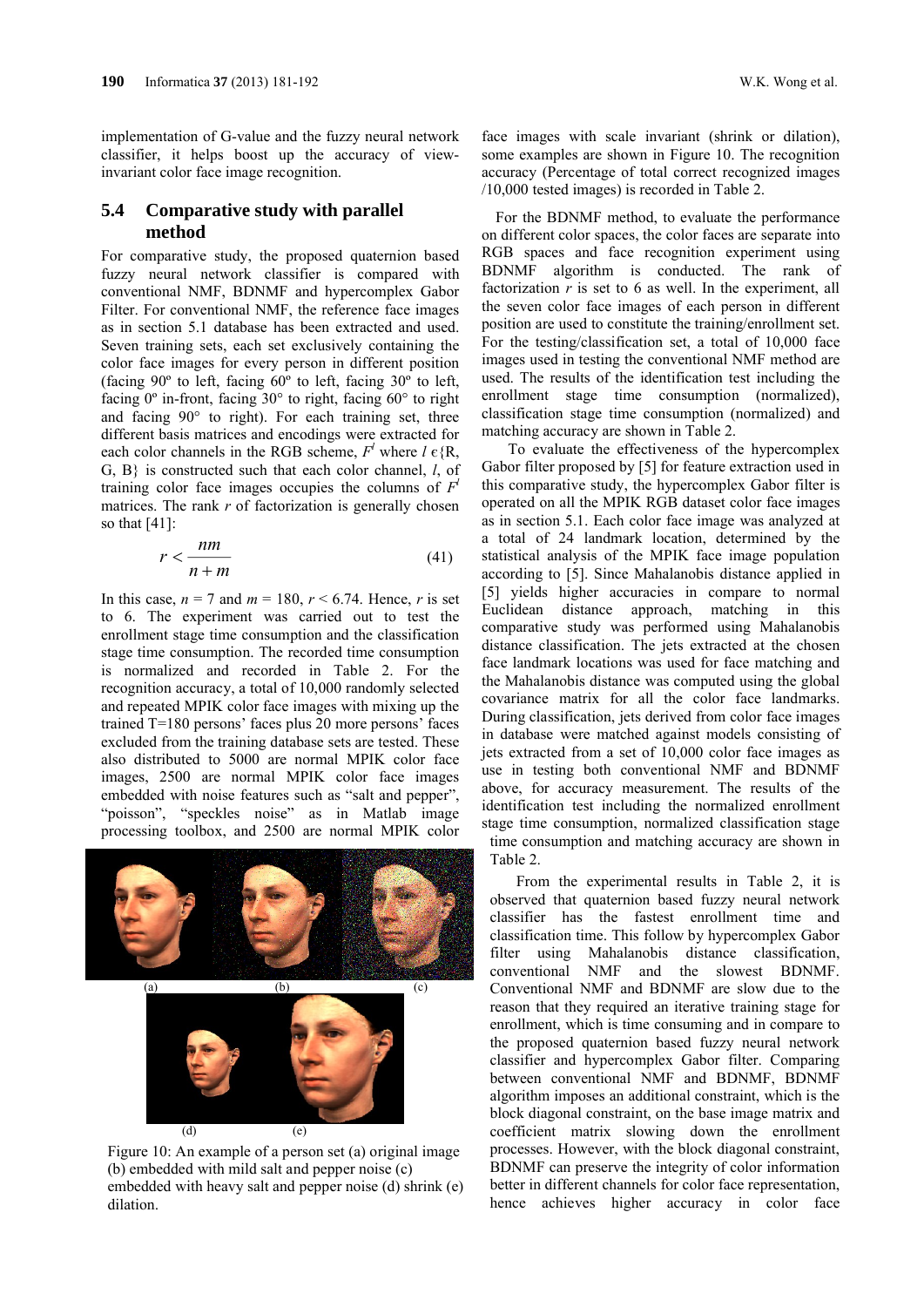| Color face     | Enrollment     | Classification  | Accuracy    |
|----------------|----------------|-----------------|-------------|
| classification | stage          | stage           | (output)    |
| method         | normalized     | normalized time | human       |
|                | time           | consumption     | names/ID    |
|                | consumption    | (for matching)  | match with  |
|                | (for training) | 10,000 tested   | the         |
|                | all datasets   | image)          | corresponde |
|                | in database)   |                 | nce input   |
|                |                |                 | images)     |
| Conventional   | 2.76           | 1.39            | 80.18%      |
| NMF            |                |                 |             |
| <b>BDNMF</b>   | 3.51           | 1.55            | 83.37%      |
| Hypercomplex   | 1.36           | 1.20            | 86.13%      |
| Gabor Filter   |                |                 |             |
| (Mahalanobis   |                |                 |             |
| Distance       |                |                 |             |
| Classifiction) |                |                 |             |
| Ouaternion     | 1.00           | 1.00            | 92.06%      |
| based Fuzzy    |                |                 |             |
| Neural Network |                |                 |             |
| Classifier     |                |                 |             |

Table 2: normalized enrollment stage time consumption, normalized classification stage time consumption and matching accuracy for different color face classification method.

recognition. In compare to fuzzy neural network, Gabor filter required a large number of different kernels, and hence the length of the feature vectors in quaternion domains would increase dramatically. Therefore, Gabor filter required more time in enrollment and classification comparing to fuzzy neural network. In terms of recognition accuracy, the proposed quaternion based fuzzy neural network outperform hypercomplex Gabor filter, conventional NMF and BDNMF in recognizing view-invariant, noise influenced and scale invariant MPIK color face images.

## **6 Conclusion**

This paper presents a system capable of recognizing view-invariant color face images from MPIK dataset, using quaternion based color face image correlator and max-product fuzzy neural network classifier. One of the advantage of using quaternion correlator rather than conventional correlation method is that quaternion correlation method deals with color images without converting them into grayscale images. Hence important color information can be preserved. Also the proposed Max-product fuzzy neural network provides high level framework for approximate reasoning, since it is best suitable to apply in face image classification. Our experimental results show that the proposed face recognition system's performs well with a very high accuracy of 98% from a dataset of 200 persons each with 7 view-invariant images. In comparative study with parallel work, experimental results also show that the proposed face recognition system outperforms conventional NMF, BDNMF and hypercomplex Gabor filter in terms of consumption of enrolment time, recognition time and accuracy in classifying viewinvariant, noise influenced and scale invariant color face

images from MPIK. Since artificial dataset (MPIK) was used in the experiments which might be impractical, this work creates a number of avenues for further work. Direct extensions of this work may fall into three main sorts in future. Firstly, more rigorous work is necessary on investigating the system performance in realistic environment and the system should be extended to consider variations include translation, facial expression, and illumination. Real face images such as FERET dataset might be employed in the training as well as empirical tests. Secondly, facial image pre-processing mechanisms, mainly eye detection, geometric and illumination normalization might be employed to ease the image acquisition. A large scale of facial images acquisition and storage of facial data might raise security concerns in terms of identity theft. Third extension might fall in the employment of cancellable face data as a step to reinforce the system security.

## **References**

- [1] L. Torres, J. Y. Reutter and L. Lorento, (1999). "The importance of the color information in face recognition", *Proc. Int. Conf. on Systems, Man and Cyberbetics,* Vol. 3, p.p. 627-631.
- [2] M. Rajapakse, J. Tan, J. Rajapakse (2004). "Color Channel Encoding With NMF for Face Recognition", *2004 Int. Conf. on Image Processing (ICIP 2004)*, p.p. 2007-2010.
- [3] C. Wang, X. Bai (2009). "Color Face Recognition Based on Revised NMF Algorithm", *2nd Int. Conf. on Future Information Technology and Management Engineering*, p.p. 455-458.
- [4] X. Bai, C. Wang (2009). "Fisher diagonal NMF based color face recognition", *2010 Chinese Control and Decision Conference* (CCDC), p.p. 4158-4162.
- [5] C. Jones III, A. L. Abbott (2006)."Color Face Recognition by Hypercomplex Gabor Analysis", *Proc. Of the 7th Int. conf. on Automatic Face and Gesture Recognition* (FGR' 06), p.p. 1-6.
- [6] L. skott, J. Fellous, N. Kruger and C. V. D. Malsburg (1999). "Face recognition by elastic bunch graph matching", Intelligent Biometric Techniques in Fingerprint and Face Recognition, CRC Press, p.p. 355-396.
- [7] B. Due, S. Fischer, and J. Bigun (1999). "Face authentication with Gabor information on deformable graphs", IEEE Trans. On Image Processing, Vol. 8, No. 4, p.p. 504-516.
- [8] C. Liu and H. Wechsler (2001). "A Gabor feature classifier for face recognition", Proc. Eight IEEE Int. Conf. on Computer Vision, Vol. 2, p.p. 270- 275.
- [9] S. Lawrence, C. L. Giles, A. C. Tsoi and A. Back (1997). "Face Recognition: A Convolutional Neural Network Approach", *IEEE Trans. On Neural Networks*, Vol. 8, No. 1, p.p. 98-113.
- [10] I. Paily, A. Sachenko, V. Koval, Y. Kurylyak (2005). "Approach to Face Recognition Using Neural Networks", *IEEE Workshop on Intelligent*